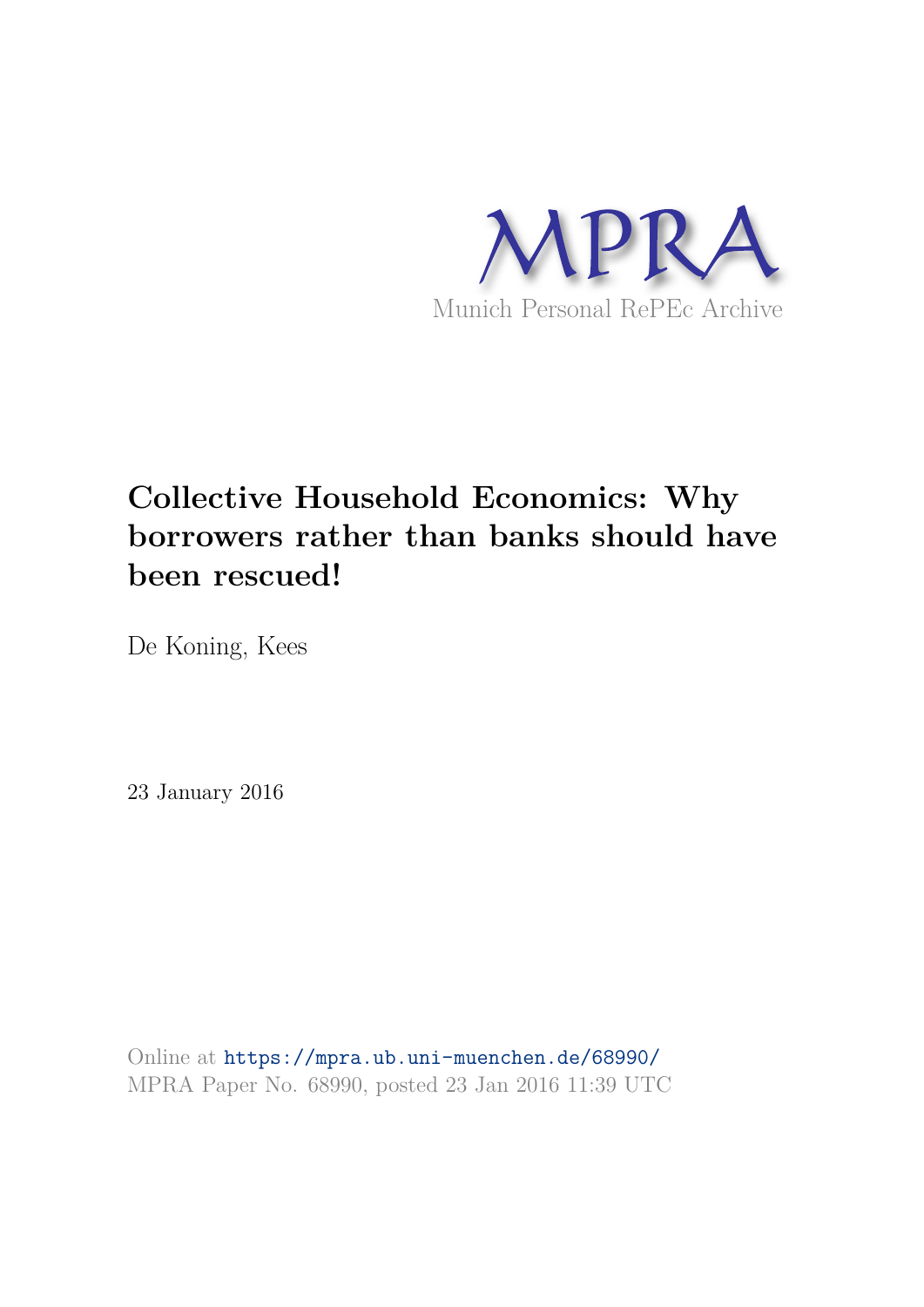**Collective Household Economics:** 

Why borrowers rather than banks should have been rescued!

**\_\_\_\_\_\_\_\_\_\_\_\_\_\_\_\_\_\_\_\_\_\_\_\_\_\_\_\_\_\_\_\_\_\_\_\_\_\_\_\_\_\_\_\_\_\_\_\_\_\_\_\_\_\_\_\_\_\_\_\_\_\_\_\_\_\_\_\_\_\_\_\_\_\_\_\_\_\_\_\_\_\_\_\_\_\_\_\_\_\_\_\_\_**

**\_\_\_\_\_\_\_\_\_\_\_\_\_\_\_\_\_\_\_\_\_\_\_\_\_\_\_\_\_\_\_\_\_\_\_\_\_\_\_\_\_\_\_\_\_\_\_\_\_\_\_\_\_\_\_\_\_\_\_\_\_\_\_\_\_\_\_\_\_\_\_\_\_\_\_\_\_\_\_\_\_\_\_\_\_\_\_\_\_\_\_**

**By**

**Drs Kees De Koning** 

**23rd January 2016**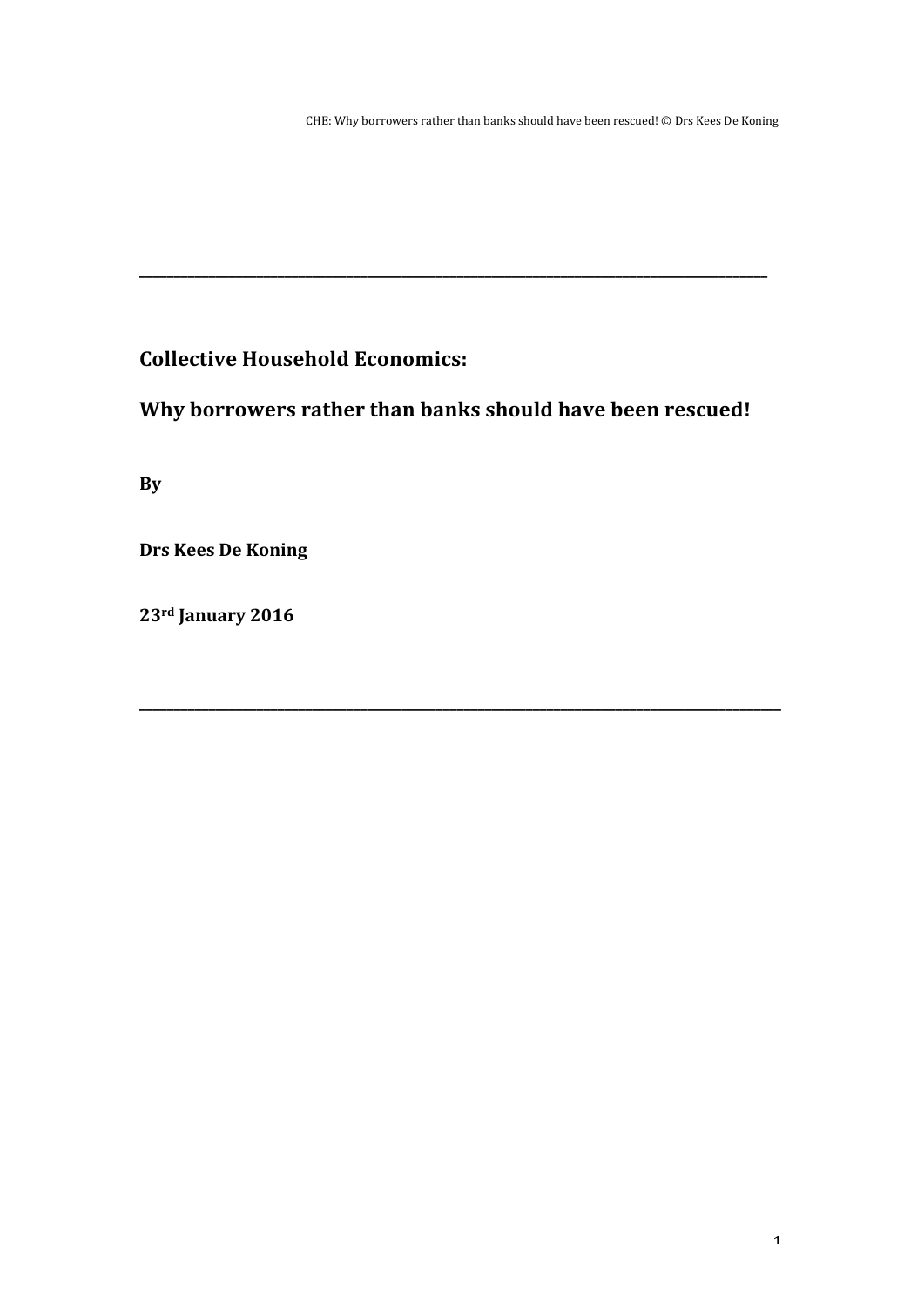CHE: Why borrowers rather than banks should have been rescued! @Drs Kees De Koning

# **Table of contents**

|                                                                                | Page     |
|--------------------------------------------------------------------------------|----------|
| Introduction                                                                   | 3        |
| 1. Demand and supply in the U.S. housing market                                | 4        |
| 1.1 The demand for new housing units in the U.S.                               | 4        |
| 1.2 The demand for new housing units in the U.K.                               | 5        |
| 1.3 Supply in the U.S. housing market over the period 1997-2015                | 6        |
| 1.4 The funding side                                                           | 8        |
| 1.5 The importance of household real estate holdings                           | $\bf{8}$ |
| 2. Why did the housing market and then the U.S. economy collapse in 2007-2008? | 9        |
| 2.1 Was an alternative solution possible?                                      | 10       |
| 3. The economic effects of over- and underfunding of the U.S. housing market   | 11       |
| 4. The case for supporting the Collective of Individual Households             | 12       |
| 4.1 Quantifying the potential costs of supporting individual households        | 13       |
| 4.2 The economic consequences of such help for households                      | 14       |
| 4.3 The moral hazard question                                                  | 15       |
| 4.3.1 The "subordinate" mortgage                                               | 16       |
| 4.3.2 Possible moral hazards                                                   | 17       |
| <b>5. Some conclusions</b>                                                     | 18       |
|                                                                                |          |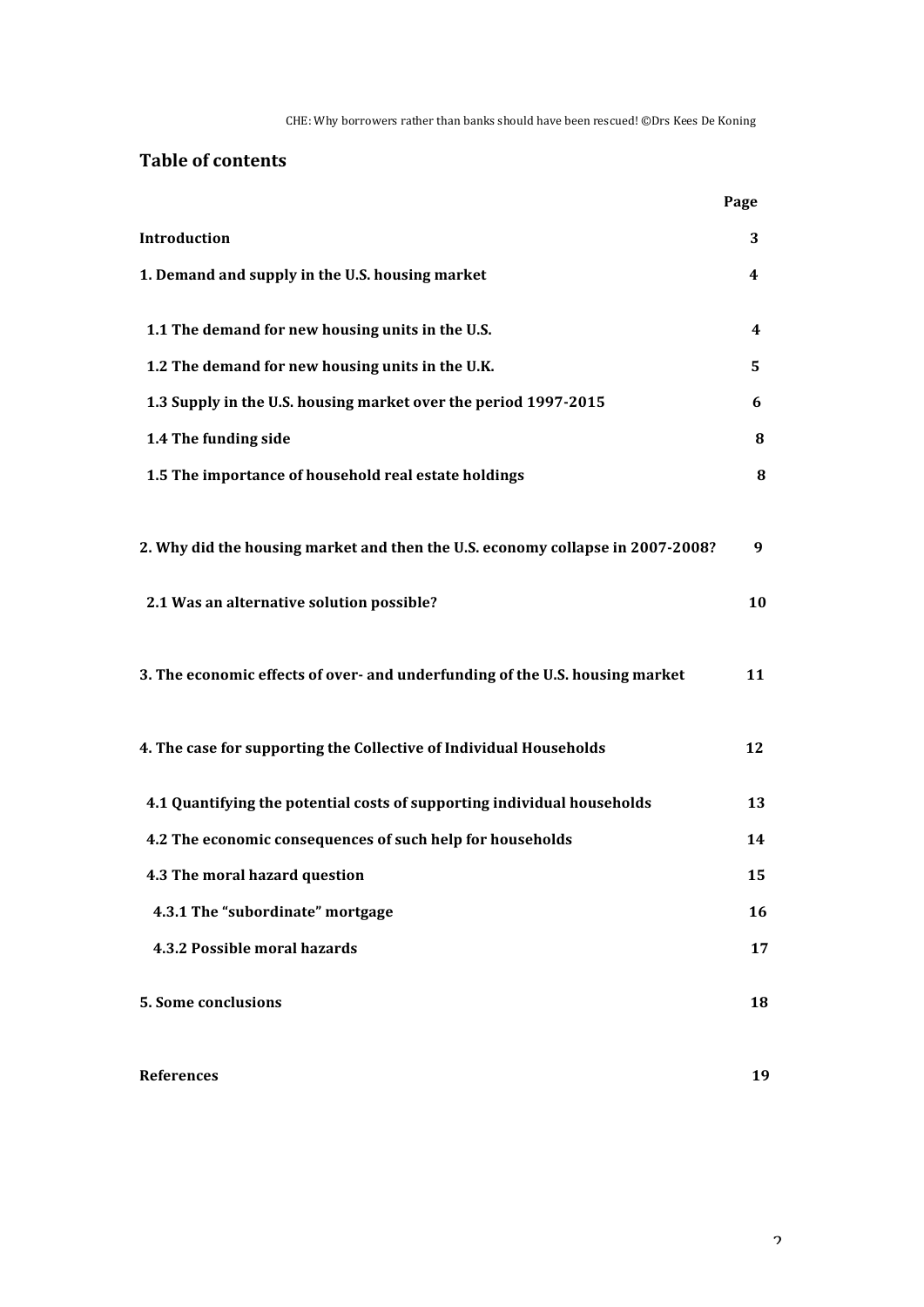# **Introduction**

In a series of lectures Dr. Ben S. Bernanke<sup>1</sup>, the former Chairman of the Federal Reserve, discussed the two main responsibilities of central banks-financial stability and economic stability. Financial stability is achieved by central banks standing ready to act as lenders of last resort by providing short-term liquidity to financial institutions, replacing lost funding. For economic stability, the principal tool is monetary policy; in normal times that involves adjusting shortterm interest rates.

Dr. Bernanke admits that when the U.S. financial crisis occurred in 2007-2008. no government entity was in overall control of the measures that needed to be taken to counteract the crisis. This was seen as a managerial shortcoming.

There were various other factors at play, which made it difficult for governments to deal with and contain the crisis. The demand for new homes seemed to be out of touch with reality. The shift in borrowing patterns for new homes was taken for granted rather than being scrutinized. The freedom to introduce poor quality mortgage products was left unchallenged. The widespread conversion of longterm mortgage debt into daily liquidity products through securitization was also left to market forces. However what resulted in the financial crisis being unduly prolonged and at much greater expense was that, in sharp contrast to the focus on support for lenders, no serious consideration was given to help the legions of mortgage borrowers who found themselves in trouble.

Financial stability won over economic stability; put simply, there was no plan ready to be implemented to assist the 21.3 million households who were faced with foreclosure proceedings during the period  $2006-2013$ . There was also no plan for the homeowners of the 5.8 million homes that were repossessed. Financial stability measures were not for the short term either. The balance sheet of the Federal Reserve as at  $7<sup>th</sup>$  January 2016 still shows a holding of \$1.747 trillion in mortgage-backed securities and \$2.461 trillion in U.S. Treasury securities; several years after they were acquired. For the mortgage sector this still represents 18.5% of all outstanding mortgages as at same date.

In September 2007, a few members of Congress pushed for direct federal aid to help homeowners in trouble, but most members did not want to spend substantial taxpayers funds on the problem. With the benefit of hindsight, the latter view may be regarded as a serious error of judgment. As this paper will show, the total costs of helping homeowners in trouble would have been \$1.173 trillion over the period  $2007-2013$ , which is less than the \$1.747 trillion in mortgage bonds still on the books of the Fed. More importantly the U.S. government debt increase would have much lower than the nearly \$9 trillion over the period 2007-2014. The only choice on the table should not be between

 $11$  The Federal Reserve and the Financial Crisis, lectures by Ben S. Bernanke, Princeton University Press, ISBN 978-0-691-16557-8, Edition 2013.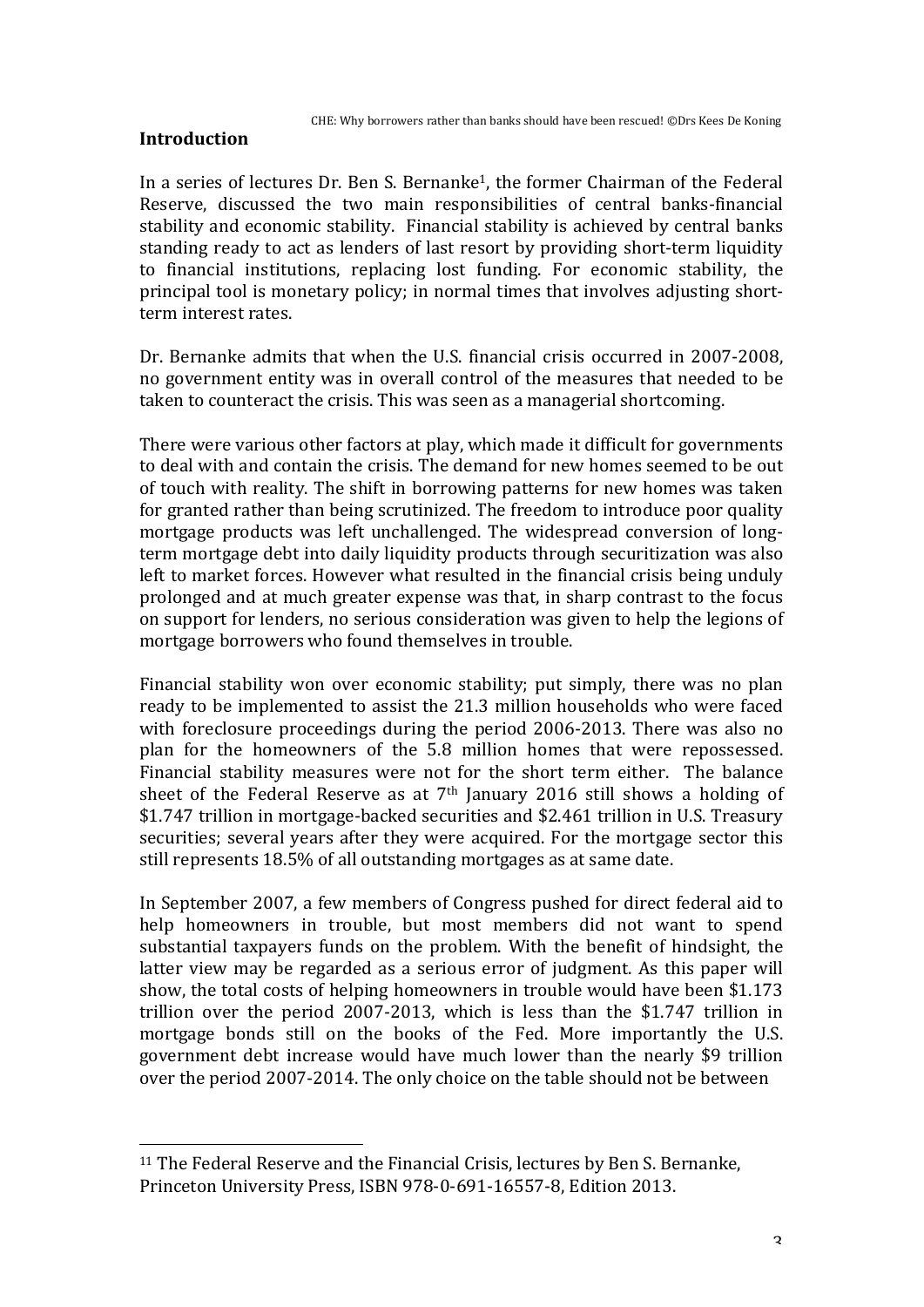economic growth or inflation, but between individual households' income stability or instability. Income instability is a major cause of recessions.

# **1 Demand and supply in the U.S. housing market**

# **1.1** The demand for new housing units in the U.S.

In November 2007 three members -Eris S. Belsky, Rachel Bogardus Drew and Daniel McCue- of the Joint Center for Housing Studies of Harvard University wrote a paper $\odot$  about the "Underlying Demand for New Housing Units<sup>2</sup> in the U.S. for the period 2007-2014". The writers specified three reasons for the demand level of new housing units: (i) The demand for additional units to accommodate the growth in the number of households; (ii) The demand for new units to replace existing units lost from the stock of houses for one reason or another, including fire, weather conditions, floods; and (iii) The demand for additional second homes and vacant units for rent or sale to accommodate the normal turnover of a large housing stock.

Under several assumptions, they concluded that the demand level for the period 2008-2014 would be a demand for 1.82 million new housing units annually. In this paper the figure of  $1.8$  million has been used. This number represents the level of housing starts that are needed to keep up with population growth, changes in household size and in the age composition of the population.

It is noteworthy that in the analysis of the demand for new housing units, the income level of individual households was not mentioned and neither was the applicable mortgage rate. The latter are economic variables that have a significant bearing on whether the target demand level is reached. The economic but also the social objective of policy makers should be to facilitate the pursuit of the 'American Dream' and help all those aiming to get on the housing ladder to do so with the result that the 1.8 million new homes are built annually. Enabling most of them to stay in their homes at times of economic stress should be the second aim.

The first fact is that when economic variables cause that the level of demand is not met, the desired demand level remains unchanged. A supply gap arises.

The second fact is that when supply does not satisfy demand levels, house prices have a tendency to increase faster than in previous periods. House price levels become an obstacle rather than an equalizer in bringing supply and demand together. Lower and median incomes do not keep pace with house price inflation levels. The need for new homes remains unchanged, but the price per new home

<sup>2</sup> http://www.jchs.harvard.edu/sites/jchs.harvard.edu/files/w07-7.pdf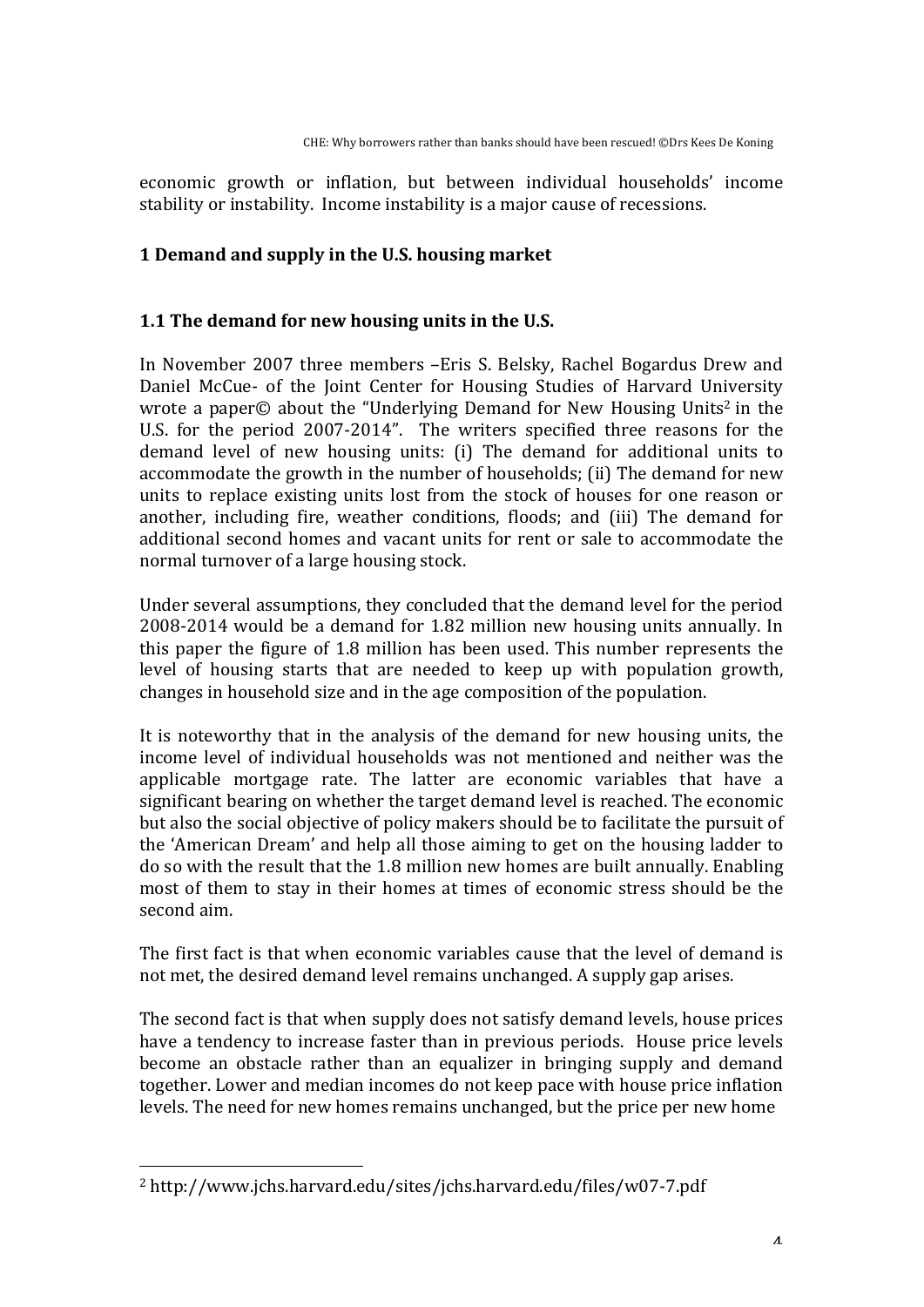deters more and more individual households. Rent levels usually follow house price levels.

The third fact is that under-supply of new homes coupled with rapidly rising house prices requires increased mortgage borrowing levels in order to get onto the housing ladder. Future income levels, especially of the lower and median income classes, will be reduced disproportionally compared to previous periods. Consumption levels of other goods and services will suffer.

The fourth fact is that base rate adjustments in relation to the housing markets are ineffective in that they focus on the supply side of funds, accelerating or slowing down mortgage lending rather than encouraging more new home starts. A supply gap cannot be overcome with the interest rate tool alone. One of the main causes behind house price rises is the lack of sufficient new housing starts. Fighting house price increases with the interest rate tool does not encourage more home starts; the effect is rather the opposite.

When such an important market as the housing market does not behave like an ordinary market in that demand levels encourage supply, conventional economic theories of how to adjust such market is also likely to fall short of the mark.

The aim of this paper is to set out what can be done to bring back a demand driven market, whereby lending booms do not lead to housing busts.

# **1.2** The demand for new housing units in the U.K.

In the U.K. the annual demand level is at least 260,000 new homes according to the Barker review. Since 1997 the U.K. never achieved this level. The closest it came to  $260,000$  was in  $2006$  when  $219,000$  homes were built.

The Barker Review of Housing Supply<sup>3</sup> published its final report on the  $17<sup>th</sup>$ March 2004. The report was authored by economist Kate Barker and presented recommendations to the UK government for securing future housing needs. The findings of the report were:

- That the U.K. had a level of new homes being constructed of 140,00 annually.
- That the UK had experienced a long-term upward trend of 2.4% in real house prices over the past 30 years.

http://webarchive.nationalarchives.gov.uk/20130129110402/http://www.hmtreasury.gov.uk/d/barker\_review\_execsum\_91.pdf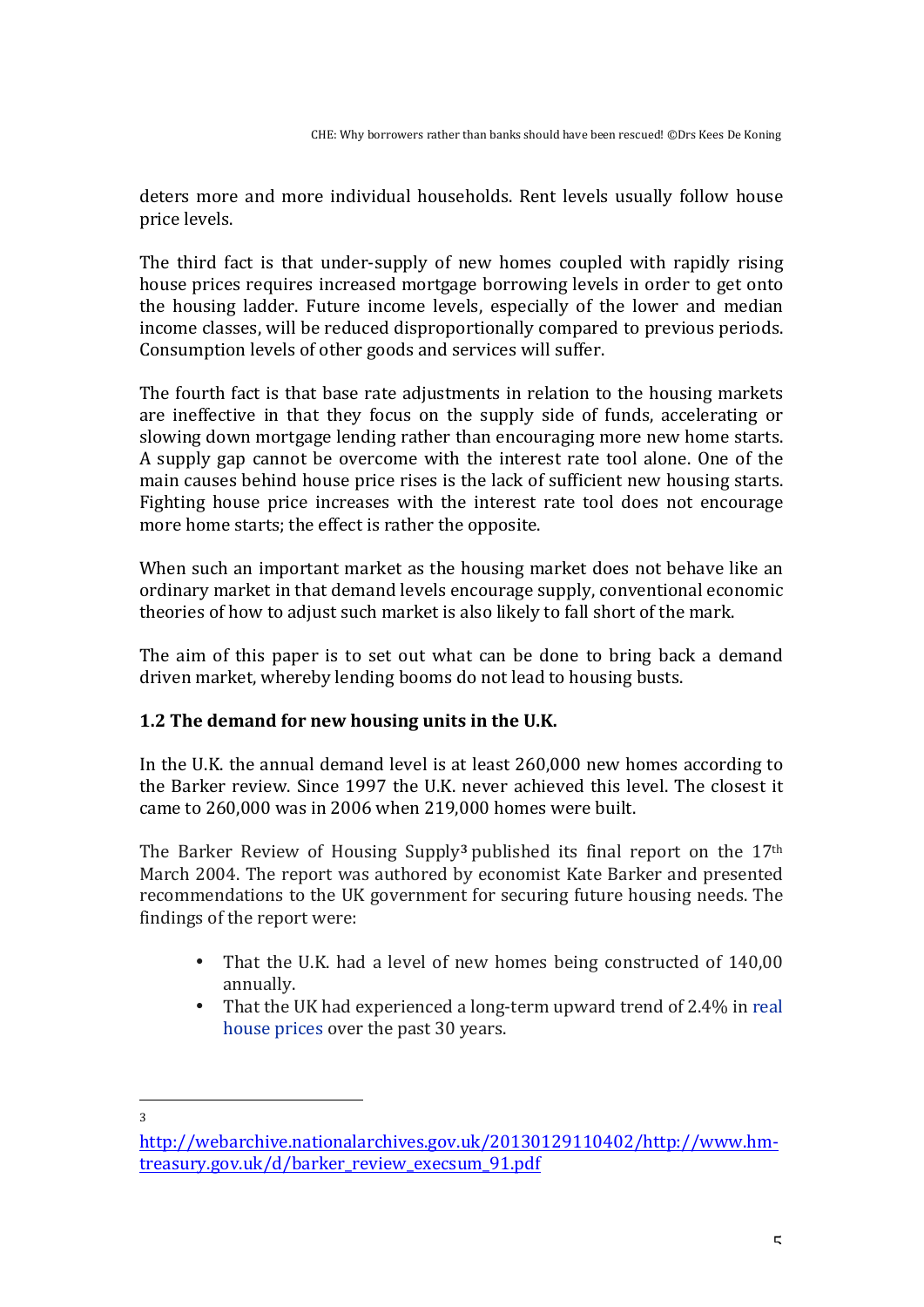- In order to reduce this rate of increase to  $1.8\%$  an additional  $70,000$ houses in England are required.
	- In order to reduce this rate to the EU average of  $1.1\%$  an additional 120,000 houses each year may be required.

The policy recommendations outlined in the report were:

- For government to set a goal for improved market affordability.
- Between  $£1.2 £1.6$  billion of additional funding per annum to meet predicted social housing needs.
- Implementation of a planning gain supplement to capture some of the benefits of development for the community.
- Establishment of a Regional Planning Executive to advise the Regional Planning Body on the scale and distribution of housing required meeting the market affordability target.
- Allocation of additional land in Local Development Frameworks, which could be released by market triggers.
- Establishment of a Community Infrastructure Fund to help to unlock some of the barriers to development.
- Limited term retention of council tax by local authorities for new housing developments to promote growth and cover transitional costs.

As a result of recommendations made in the Barker Review, the National Housing and Planning Advice Unit was formed.

# **1.3 Supply in the U.S housing market 1997-2015**

The following table shows the annual new privately owned housing units started in the U.S. over the period 1997-2015.

| Year | Annual   | Year | Annual   | Year | Annual     |
|------|----------|------|----------|------|------------|
|      | Housing  |      | Housing  |      | Housing    |
|      | Starts x |      | Starts x |      | Starts x   |
|      | Thousand |      | Thousand |      | Thousand   |
| 1997 | 1,474.0  | 2004 | 1,955.8  | 2011 | 608.8      |
| 1998 | 1,616.9  | 2005 | 2,068.3  | 2012 | 780.6      |
| 1999 | 1,640.9  | 2006 | 1,800.9  | 2013 | 924.9      |
| 2000 | 1,568.7  | 2007 | 1,355.0  | 2014 | 1,003.3    |
| 2001 | 1,602.7  | 2008 | 905.5    | 2015 | $1,206.0*$ |
| 2002 | 1,704.9  | 2009 | 554.0    |      |            |
| 2003 | 1,847.7  | 2010 | 586.9    |      |            |

# Table 1. New housing starts in the U.S from 1997-to date.

\*September 2015 figures on an annualized basis.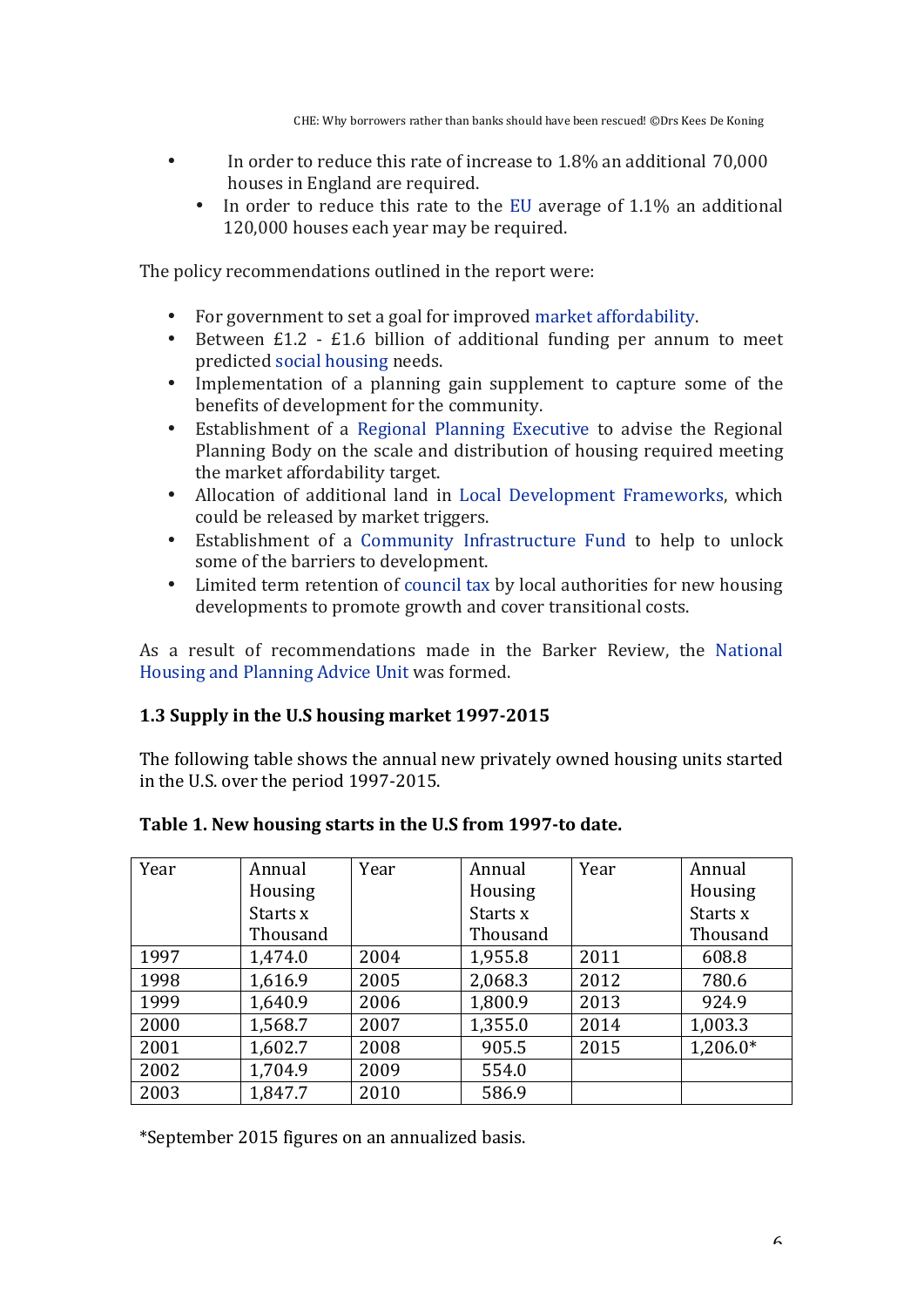Only in 4 years during the 19-year period did the level of new housing starts reach the 1.8 million of new homes being built. The needed 1.8 million homes are not based on the usual market supply-demand considerations. A lower house price level does not necessarily lead to a higher demand level for new homes, but a higher price level will deter a number of potential buyers as lower and median incomes can no longer support those prices. The demand level for new homes is relatively fixed by the growth in population, the shift in family and age composition and the changes caused by different home quality requirements. The supply level can be influenced by home repossessions.

Three elements played a role in why the volume of new homes built was insufficient to satisfy demand levels. The first one is the scarcity factor. Scarcity in new home construction –the situation that the number of new homes built is below the demand level- leads to suppressed demand. Usually such a situation pushes up prices of existing homes faster than would have occurred if annual demand had been met. The scarcity factor also leads to construction companies considering whether postponing new home starts will be beneficial in financial terms. This is especially relevant when construction companies are simultaneously large landowners. The construction companies' profit motive may conflict with the desire to increase new construction levels.

By way of example, in the U.K. as at the end of  $2015$ , the nine biggest house builders in Britain had 615,152 housing plots that have not been developed. This is four times the total number of homes built in  $2014.4$ 

Secondly, house prices are inextricably linked to incomes. In particular, if house prices rise faster than median incomes, newcomers to the housing market will have to allocate a higher and higher percentage of their incomes in order to be able to buy a home. Other types of goods and services consumption will suffer as a consequence. The breaking point comes when a larger and larger share of the new entrants no longer can afford such house acquisition and have to resort to renting.

The third element is the interest rate applied to a mortgage. The base rate sets the tone for banks to decide the level of mortgage interest rates charged. From 2004 the Fed applied a gradual base rate rise from a  $1\%$  in 2004 to 5.25% in 2006. Such a rise had a strong impact on the costs of borrowing for individual households. What the Fed and other regulators failed to do was to stop the banks lending excessively. They did not control the mortgage products on offer; they did not impose increased reserve requirements on mortgage lending levels and they did not stop the investment banks turning long-term mortgage risks into daily market liquidity risks. The latter was done through the mortgage-backed

<sup>4</sup> http://www.independent.co.uk/news/business/news/615000-new-homesthats-what-uk-housebuilders-could-put-up-on-their-landbanks-a6791486.html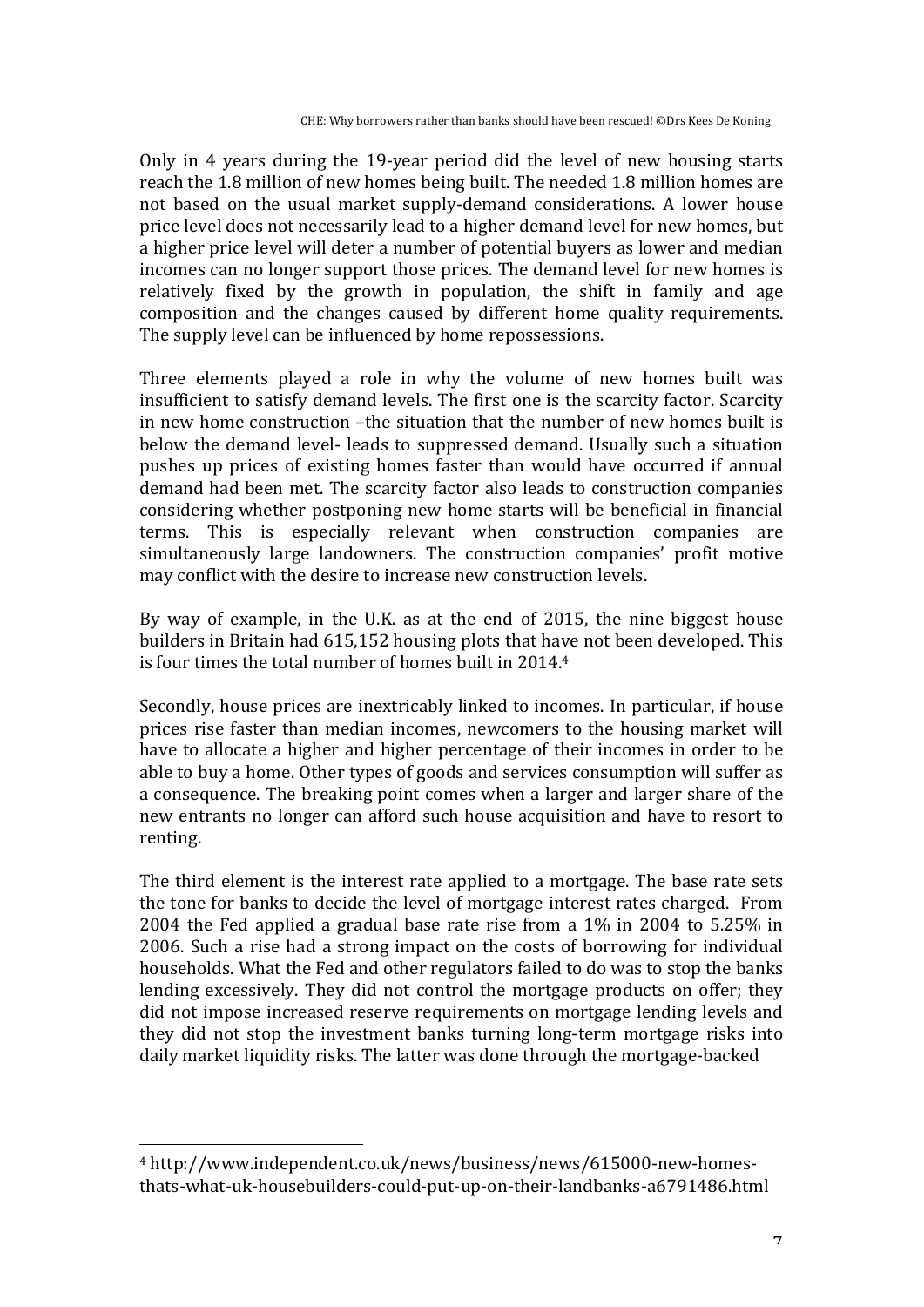securitization process whereby low and high-risk mortgages were repackaged and sold off in high volumes throughout the global financial system. When some high-risk mortgages were no longer serviced, liquidity in the mortgage backed security markets disappeared and the long-term risk of mortgage loans was turned into an instant loss for investors.

In conclusion economic policies are needed, which focus on the level of new housing starts needed to meet demand, rather than actions that ultimately make mortgage loans more expensive thereby harming demand.

# **1.4 The funding side**

Table 2 sets out the new borrowing levels used for new housing starts as well as for funding house price increases in the U.S during the period 1997-2015.

|                                   | Table 2: Increase/decrease in outstanding mortgage levels in the U.S. over |  |  |
|-----------------------------------|----------------------------------------------------------------------------|--|--|
| the period 1997-2015 <sup>5</sup> |                                                                            |  |  |

| Year | Change in<br><b>Outstanding</b><br>Mortgage<br><b>Levels</b><br><b>X U.S.</b><br><b><i><u>Sbillions</u></i></b> |      | Change in<br><b>Outstanding</b><br>Mortgage<br><b>Levels</b><br><b>X U.S.</b><br><b><i><u>Sbillions</u></i></b> |      | Change in<br><b>Outstanding</b><br>Mortgage<br><b>Levels</b><br><b>X U.S.</b><br><b><i><u>Sbillions</u></i></b> |
|------|-----------------------------------------------------------------------------------------------------------------|------|-----------------------------------------------------------------------------------------------------------------|------|-----------------------------------------------------------------------------------------------------------------|
| 1997 | 180                                                                                                             | 2004 | 950                                                                                                             | 2011 | $-220$                                                                                                          |
| 1998 | 301                                                                                                             | 2005 | 1,053                                                                                                           | 2012 | $-209$                                                                                                          |
| 1999 | 377                                                                                                             | 2006 | 998                                                                                                             | 2013 | -83<br>$\mathbf{r}$                                                                                             |
| 2000 | 382                                                                                                             | 2007 | 701                                                                                                             | 2014 | 0.5                                                                                                             |
| 2001 | 509                                                                                                             | 2008 | $-32$                                                                                                           | 2015 | $62.5*$                                                                                                         |
| 2002 | 706                                                                                                             | 2009 | $-161$                                                                                                          |      |                                                                                                                 |
| 2003 | 881                                                                                                             | 2010 | $-504$                                                                                                          |      |                                                                                                                 |

# \*Per 30th September 2015

 

Table 2 clearly shows the boom and bust of mortgage lending in the U.S. What it also shows is the long-term impact that an excessive home mortgage-lending period has had. Only by the end of the third quarter in 2015 does one see a very small increase in mortgage lending again. After eight years of adjustment since 2007, the modest level of mortgage growth of 1997 has not been reached vet. This shows a nearly 20-year cycle.

# **1.5 The importance of household real estate holdings**

The U.S Balance Sheet of Households and Non-profit Organizations has shown the importance of the value of real estate compared to the total asset base of all

<sup>5</sup> http://www.federalreserve.gov/releases/Z1/current/data.htm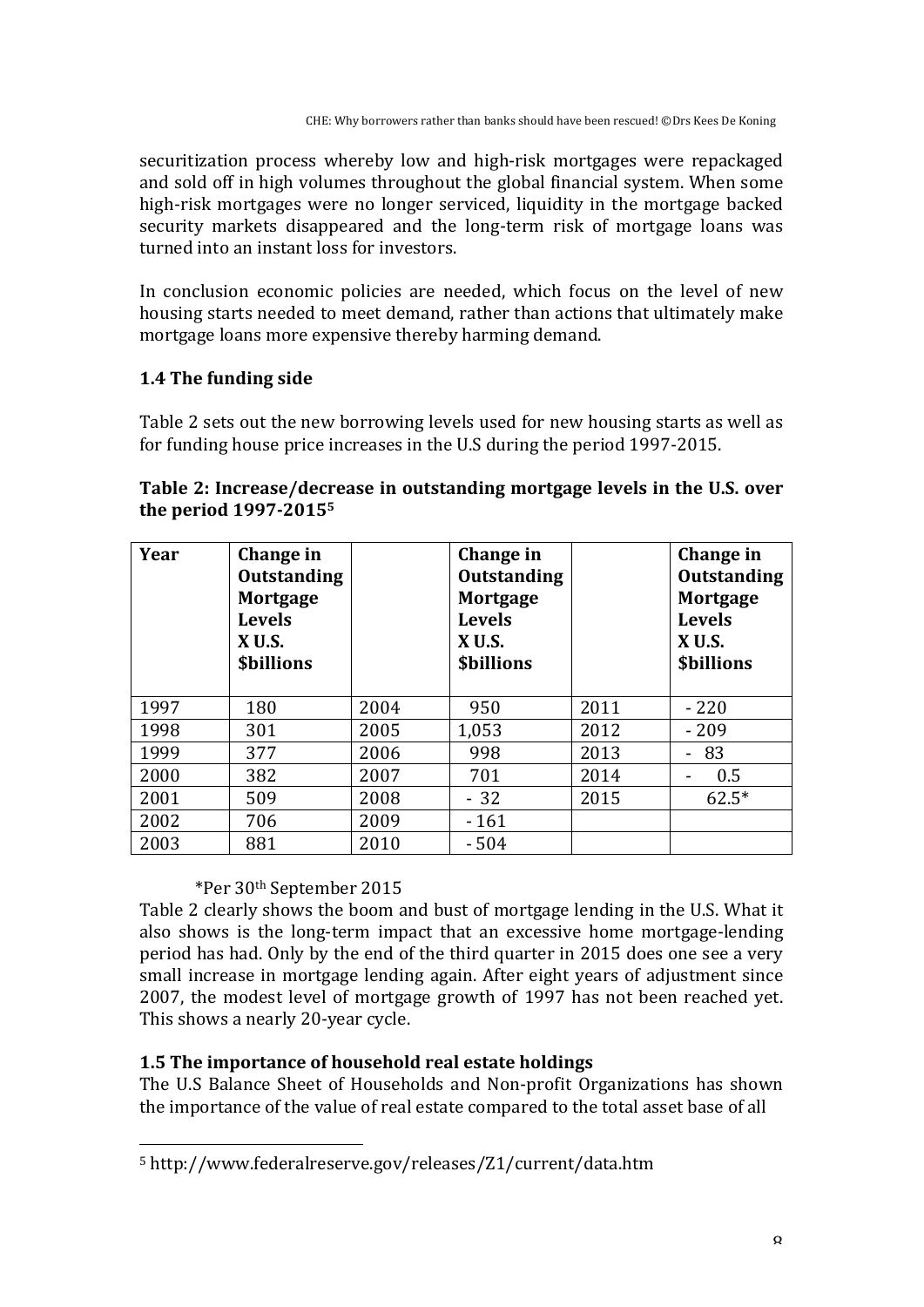individual households. From the latest Balance Sheet of 30th September 2015, one can deduce that the collective of individual households own property to a value of \$21.826 trillion in aggregate. This figure represents nearly 22% of all assets as per the end of September 2015. What is more important is how home acquisitions have been financed. From the same Balance Sheet one may observe that the outstanding level of mortgage loans was close to \$9.5 trillion. Neither figure should however be viewed in isolation. It is encouraging that owners' equity in homes has increased to 56.7% as per the end of the third quarter 2015. This is very close to the  $57.6\%$  as per the last quarter of 1997 (the percentage having sunk to 37.0% at the end of the first quarter 2009).

The main asset category of individual households was represented by the financial assets classes, which consist of deposits, debt securities, corporate equities, mutual fund shares, pension entitlements and equity in non-corporate businesses. Financial assets of U.S. individual households stood at \$66.925 trillion of all assets as of  $30<sup>th</sup>$  September 2015.

# **2. Why did the housing market and then the economy collapse in 2007- 2008?**

The underlying cause of the financial crisis of 2007-2008 was that banks and other financial institutions in the U.S. and in other countries engaged in excessive mortgage-lending levels over the period 1997-2007. In 1997 the annual increase in mortgage-lending levels in the U.S. was \$180 billion; by 2005 it had reached \$1.053 trillion, nearly a six-fold increase. This trend continued unabated in 2006 and 2007. Banks and other mortgage originators were not stopped. Banks and other financial institutions also failed to monitor their risk profiles in an adequate manner. In his book: The Courage to Act<sup>6</sup>, Dr. Bernanke describes in

<sup>6</sup> The Courage to Act by Ben S. Bernanke, W.W. Norton & Company, Inc. New York, 2015 ISBN 978-0-393-24721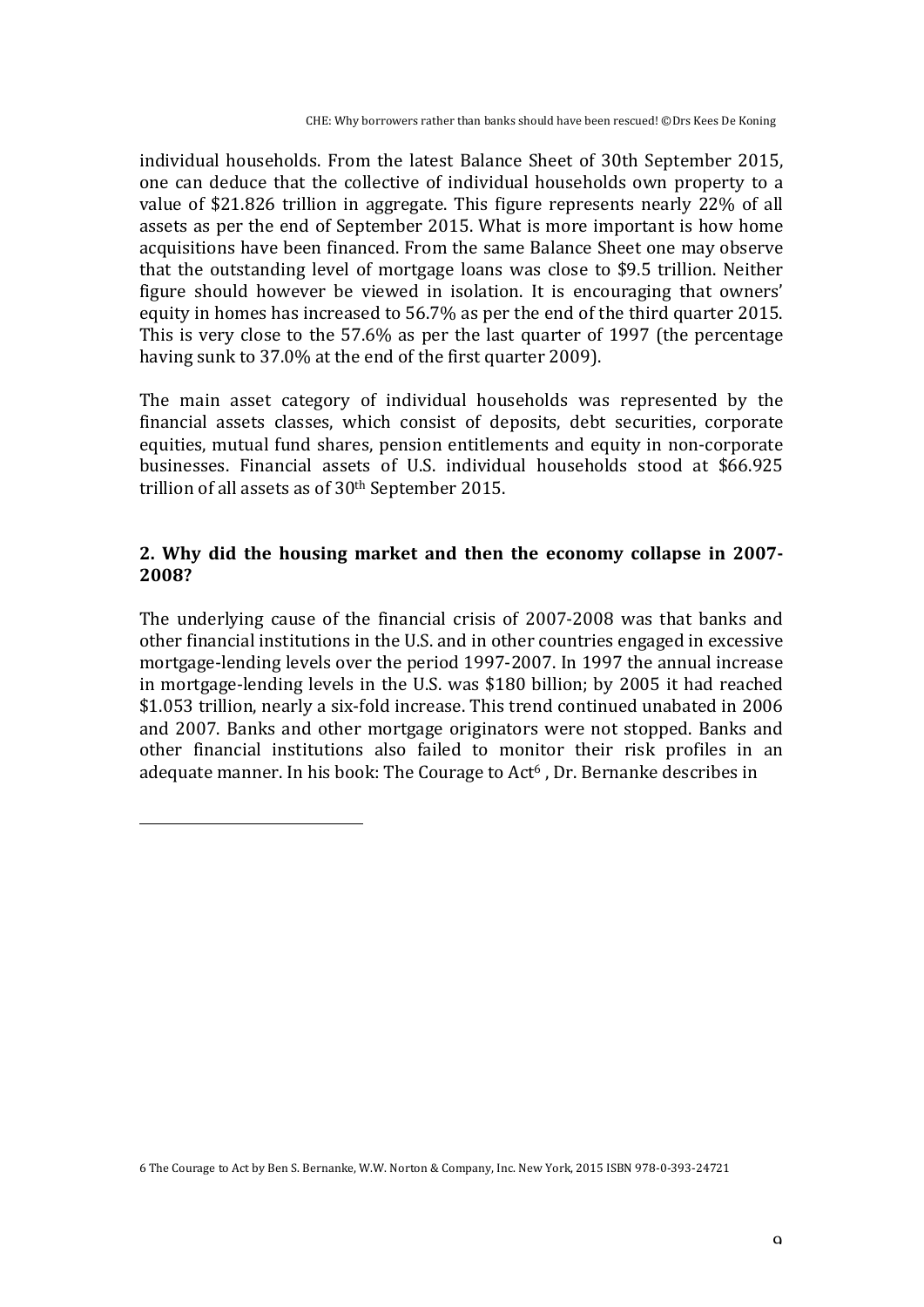detail what the main players within the Federal Reserve were thinking about the potential risks to the U.S. housing markets, but also how no government entity had overall control over all aspects of the housing market and its funding patterns.

The second cause was the introduction of the poor quality mortgage products gambling on house prices only going in one direction: upwards. The so-called subprime mortgage portfolios grew rapidly from 2004 and later. By 2008 their level had reached  $$1.3$  trillion<sup>7</sup> out of a total outstanding mortgage portfolio of just over \$10 trillion.

The third cause was a manifestation of the classical finance dilemma of funding short what are very much long-term obligations. The wanton securitization of mortgage portfolios turned long-term risks into daily tradable risks. When poor and good risks were mixed up, the result was when some of the higher risk assets turned sour, liquidity in the financial markets quickly dried up for these products.

It is in against this background that the Federal Reserve stepped in to restore financial and economic stability in the markets. Liquidity was provided to banks that had sound collateral to offer. For economic stability interest rates were lowered to the lowest rates on record.

Most banks were saved and some \$4.2 trillion was used to buy both government securities and mortgage bonds. The actions taken by governments raise many questions. A fundamental one is whether the collective of mortgage borrowers should have been rescued rather than (or as well as) the banking sector? Should economic priority have been given to the collective of borrowers rather than to the lenders? Should economic stability measures have been extended to individual households?

# **2.1 Was an alternative solution possible?**

There are strong reasons to believe that a primary focus on the borrowers rather than on the lenders would have avoided the worst of the economic downturn that followed the excessive lending pattern over the period 1997-2007.

The first reason is that each individual borrower has no control over the behavior of other borrowers. No individual determined or determines the collective mortgage lending levels; only the banks and other financial institutions do. However all borrowers and potential ones are affected if excessive lending levels take place.

 7 http://business.cch.com/images/banner/subprime.pdf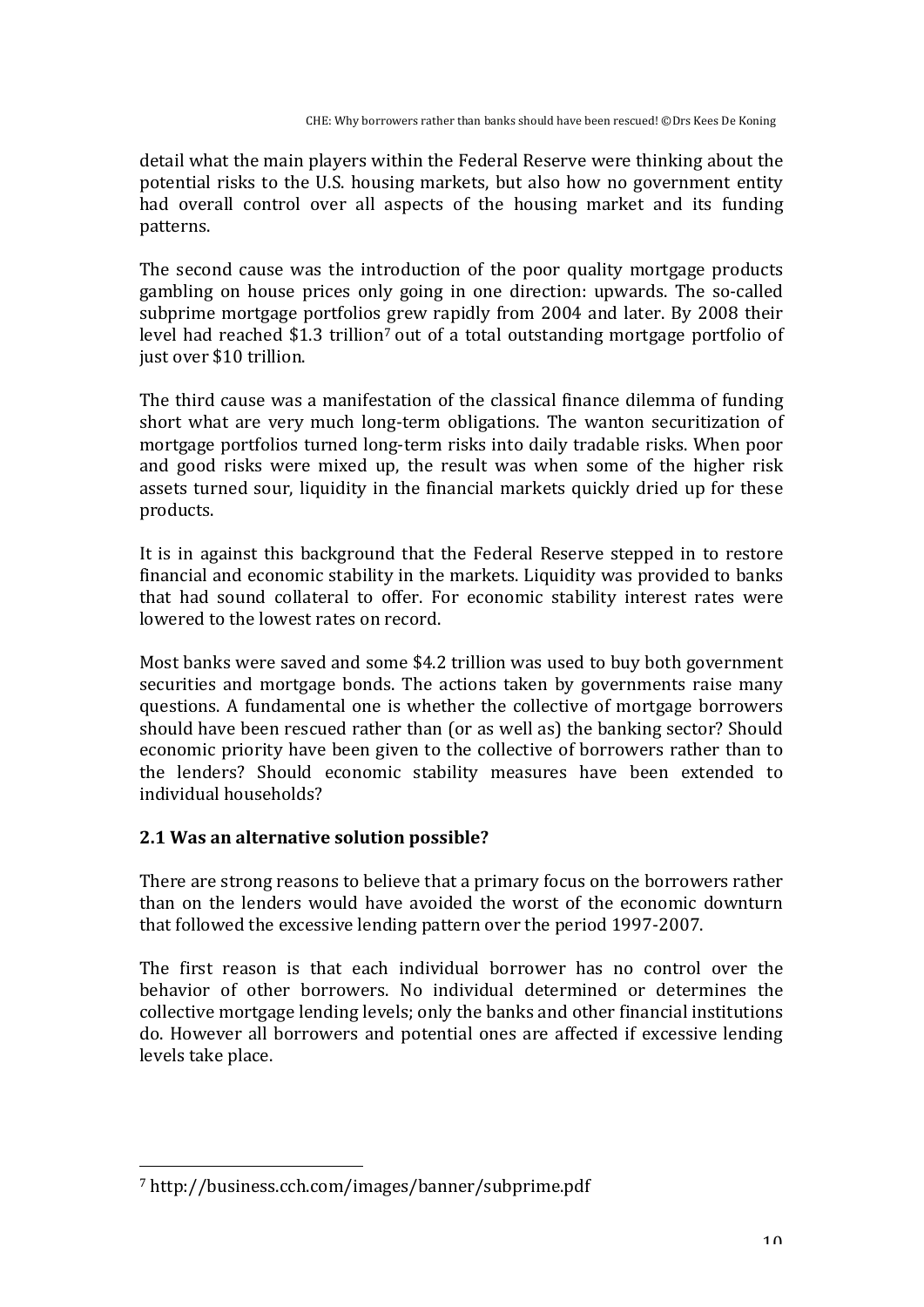Secondly, the legal system works fully to the benefit of the banks. Once individuals enter into a debt obligation, that obligation must be met and the debt repaid according to the law. There is no need to change the laws, but economic sense should prevail and assist borrowers in their abilities to repay long-term loans. 

The third reason is based on the "recovery mechanism" utilized. From 2006-2013 21.3 million U.S. households were confronted with foreclosure proceedings or nearly 45% of all mortgagors. Over the same period 5.8 million homes were repossessed; 1 out of every 8 households with a mortgage. Such "mechanism" drives house prices down, reduces income levels for allocation to other goods and services and reduces the incentive to borrow. Over the period 2007-2014 the collective of U.S. households reduced their net outstanding mortgage levels by more than 10% or \$1.2 trillion. The priority in most household income allocation was switched to loan servicing. Such actions reduce consumption levels and thereby government tax revenues. Both factors conspired to slow down economic growth levels.

Finally, the \$4.2 trillion injected into the U.S. economy by way of quantitative easing did not directly address the income position of borrowers. It did positively affect financial asset prices like shares and bonds, but this was of little benefit to those median and lower income households who constituted the bulk of the affected borrowers. The latter groups do not own many shares or bonds; hence they need to borrow for buying a home. In the U.S., the historically lowest interest rates did not lead to an increase in mortgage borrowings, rather the opposite.

# **3.** The economic effects of over- and underfunding of the U.S. housing **market**

For individual households to use other people's money to acquire an asset is tantamount to fixing a claim on future earnings. Governments practice this all the time, not only to acquire assets, but also to fund current expenditure. All households, rich and poor, will ultimately have to foot this government's bill.

For individual households, some will need to fund their home acquisition by taking out a mortgage. The timing depends on age, income levels and (inherited) wealth. Households on a lower or median income will more often than not need a mortgage. 

In previous papers by this author regarding Collective Household Economics<sup>8</sup>, it was explained that the overfunding process should have been curtailed from as early as 2002. It was also explained that from 2004 onwards the credit risk parameters were loosened. From 2004, the share of sub-prime mortgages in the

 $8$  https://mpra.ub.uni-muenchen.de/66851/1/MPRA\_paper\_66851.pdf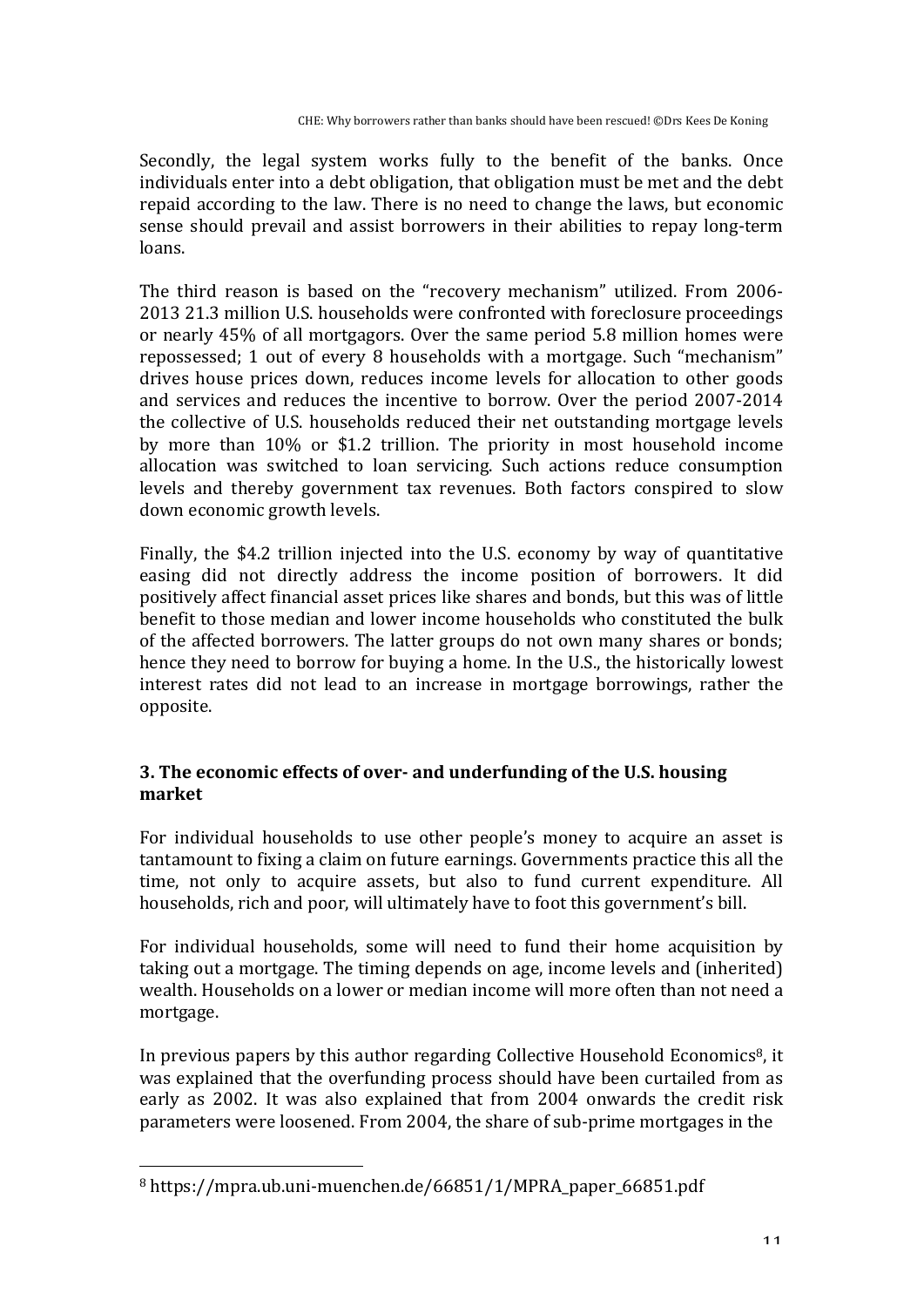overall mortgage portfolio was substantially increased within a rising portfolio. Moreover, the use of mortgage-backed securities increased dramatically, combining low and high-risk mortgages. When some of the high-risk mortgages started to default, liquidity in the mortgage-backed securities markets disappeared, as happened in 2007 and the financial crisis started to unfold.

What tables 1 and 2 clearly show is that by  $2009$  new housing construction dropped to about one third of the level of 2006 and that households started the reduce their collective outstanding mortgage levels.

Combine this with a very rapid increase in unemployment levels in 2008-2009 and the huge pressure on mortgage borrowers to repay their loans: nearly  $45\%$ of mortgagors were confronted with foreclosure proceedings during the period 2006-2013 and 5.8 million homes were repossessed. Disposable incomes available for the consumption of other goods and services, after loan servicing, dropped substantially. The Collective of Individual Households was confronted with an income crisis. As a consequence of this development, U.S. government tax revenues dropped substantially from the level of \$2.57 trillion in FY 2007 to \$2.10 trillion in FY 2009. Only by 2013 did the nominal level of tax revenues exceed the level of 2007. At the same time government expenditure increased substantially, leading to huge increases in outstanding government debt. U.S. government debt levels nearly doubled from \$9 trillion in 2007 to \$17.8 trillion by the end of 2014.

# **4.** The case for supporting the Collective of Individual Households

Economic policy makers always have choices. In the lead up to 2007, the choice could have made to slow down the mortgage lending activities of the banking sector. The U.S. government did not go for this option. Instead, the Federal Reserve took the decision in 2004-2006 to make borrowings more expensive. The base rate was gradually increased from  $1\%$  in 2004 to 5.25% in 2006. This option focused wholly on the costs of funds, which means costs that are allocated to the borrowers: among others, the individual households. The Fed and others did not restrict the lenders in their lending practices. There was no quality control over the mortgage products on offer; there was no effort made to restrict the volume of lending through bank reserve requirements and there was no guiding philosophy other than the one propagated by the investment banking community that turning long-term mortgage risks into daily liquidity risks was a sound "free market" principle.

When the crisis occurred, the institutional framework was put in place to save some banks, AIG, and some major companies. What was also put in place was: quantitative easing. This was the Fed's program that injected \$4.2 trillion in the purchase of U.S. government bonds and mortgage-backed securities.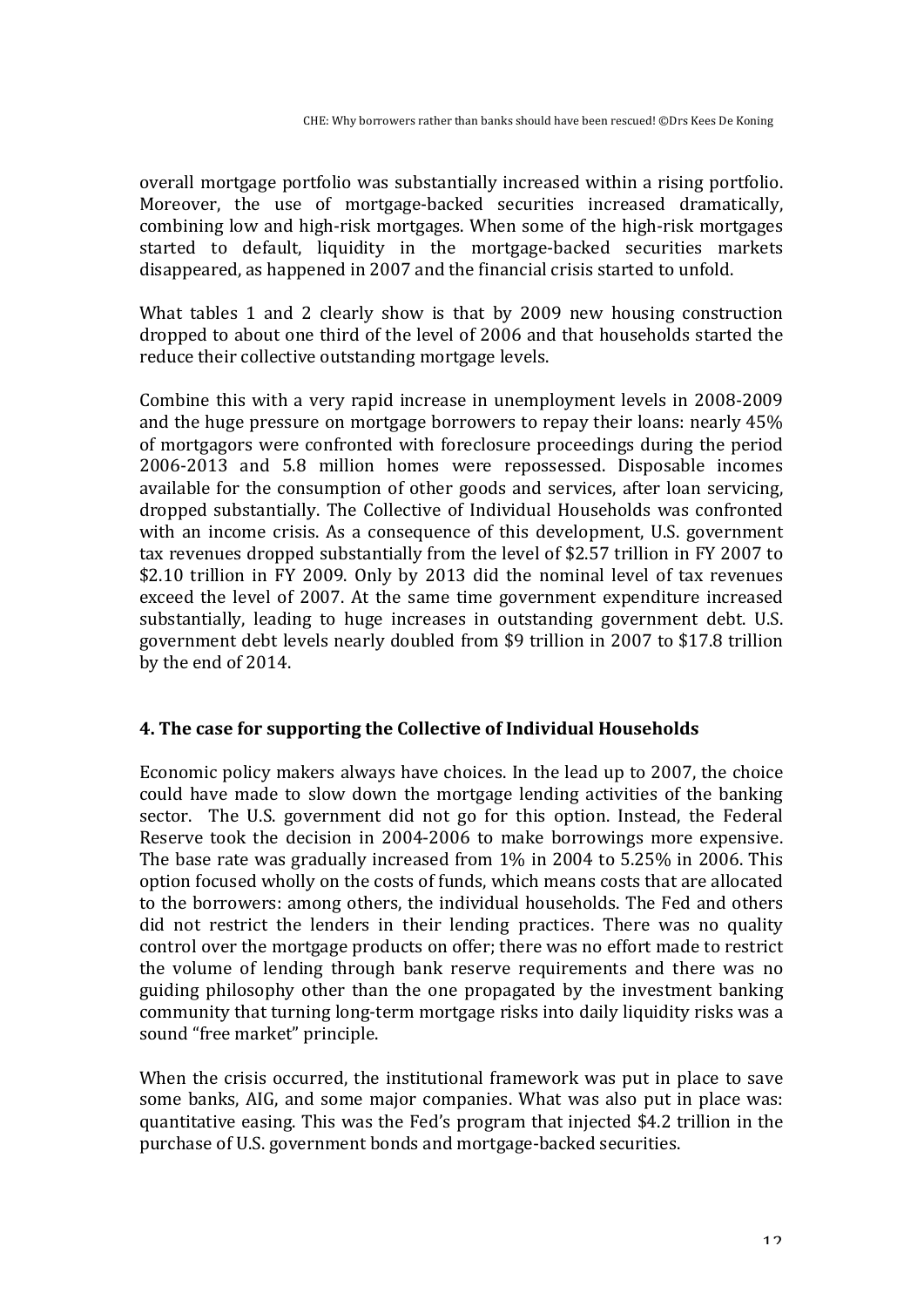What if the choice had been made to help the 21.3 million households who faced foreclosure proceedings and the 5.8 million households whose homes were repossessed?

#### **4.1 Quantifying the potential costs of support for individual households**

In 2007 the 47.5 million U.S. households who had a mortgage, had borrowed \$10.613 trillion in total; on average an outstanding mortgage amount of \$223,431 per household. Over the period 2006-2013 21.3 million households got into financial difficulties as foreclosure proceedings were started against them.

| Year | <b>Foreclosure</b><br><b>Filings</b> | <b>Completed</b><br><b>Foreclosures</b> | <b>Home</b><br><b>Repossessions</b> |
|------|--------------------------------------|-----------------------------------------|-------------------------------------|
| 2014 | 1,117,426                            | 575,378                                 | 327,069                             |
| 2013 | 1,369,405                            | 921,064                                 | 463,108                             |
| 2012 | 2,300,000                            | 2,100,000                               | 700,000                             |
| 2011 | 3,920,418                            | 3,580,000                               | 1,147,000                           |
|      |                                      |                                         |                                     |
| 2010 | 3,843,548                            | 3,500,000                               | 1,125,000                           |
| 2009 | 3,457,643                            | 2,920,000                               | 945,000                             |
| 2008 | 3,019,482                            | 2,350,000                               | 679,000                             |
| 2007 | 2,203,295                            | 1,260,000                               | 489,000                             |
| 2006 | 1,215,304                            | 545,000                                 | 268,532                             |

#### **Table 3 U.S. Foreclosure statistics 2006-2014<sup>9</sup>**

Over the period 2006-2013 the 21.3 million households would have accounted for approximately \$4.76 trillion out of the total of outstanding mortgage level of \$10.613 trillion. This assumption is based on the understanding that the 21.3 million households would have been equally distributed over the higher and lower income classes. What likely happened is that the lower income classes

<sup>9</sup>http://www.statisticbrain.com/home-foreclosure-statistics/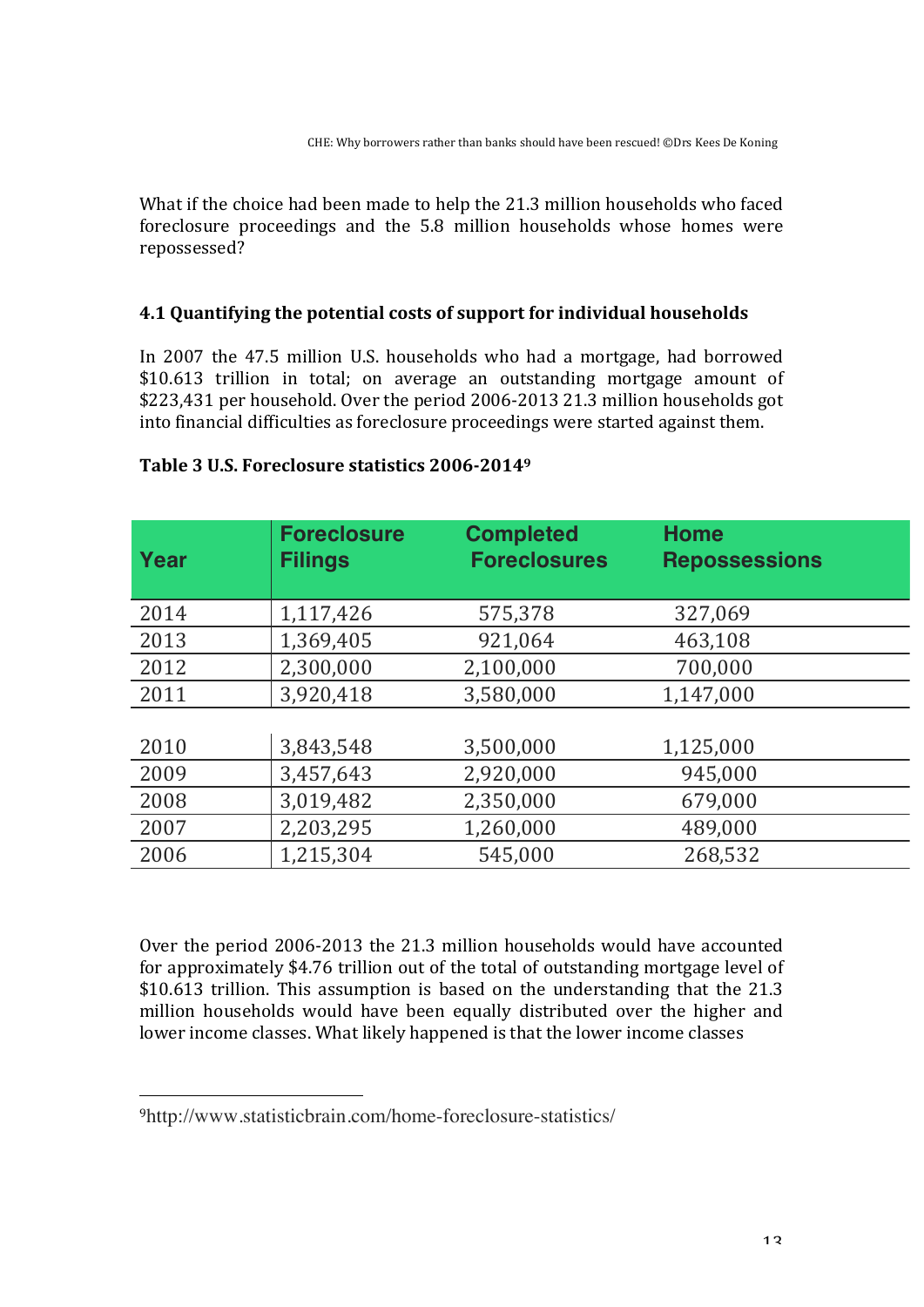would have experienced the highest level of foreclosure proceedings, especially in view of the sub-prime mortgage push from 2004 onwards, but that at the same time the amounts per household for the lower income classes would have been lower than the average.

Assuming the remaining maturity of this portfolio was 20 years (which is probably on the short side as nearly 40% of the increase in total mortgage levels was incurred between 1998 and 2007), on an equal repayment basis the annual repayment obligations for the 21.3 million households would have been 5% of \$4.76 trillion that equals \$238 billion. Add to the repayment, the 2007 interest rate of 6.2% for a 30-year mortgage and this amounts to \$295 billion per annum. The total debt servicing for the 21.3 million households would have added up to \$533 billion per annum.

One may argue that the low to median income groups, with a median income of nominal \$50,233 in 2007 according to the U.S Census Bureau, would not have had an average mortgage debt level of \$233,431, but a much lower level than this. However the economic hardship as a consequence of the foreclosure proceedings would likely have been more concentrated on the lower incomeearning households.

If all 21.3 million households would have needed help to meet the mortgage debt servicing and that such help would have represented 50% of the annual servicing costs, then the annual bill would have been about \$270 billion each year from 2006-2013. Table 3 indicates that not all of the 21.3 million households did need support from day one in 2006. If the calculation had been made on basis of the actual annual number of foreclosure proceedings per annum, the total bill would have been \$1.173 trillion spread out over the years 2006-2013.

It is debatable whether selecting the 21.3 million households out of all households having a mortgage represents a fair selection criterion. The reason why banks have to initiate foreclosure proceedings often represents an underlying failure on the part of the banks to conduct their customer due diligence to an appropriate standard. They should have ensured that household incomes could, all other things being equal, afford to repay their outstanding mortgage obligations.

#### **4.2** The economic consequences of such help for households

If the political choice to help households rather than banks had been announced in early 2008, the positive economic consequences would have been numerous. Only Congress could have made such choice, as it would have had to accept financial risks on households and on their home values.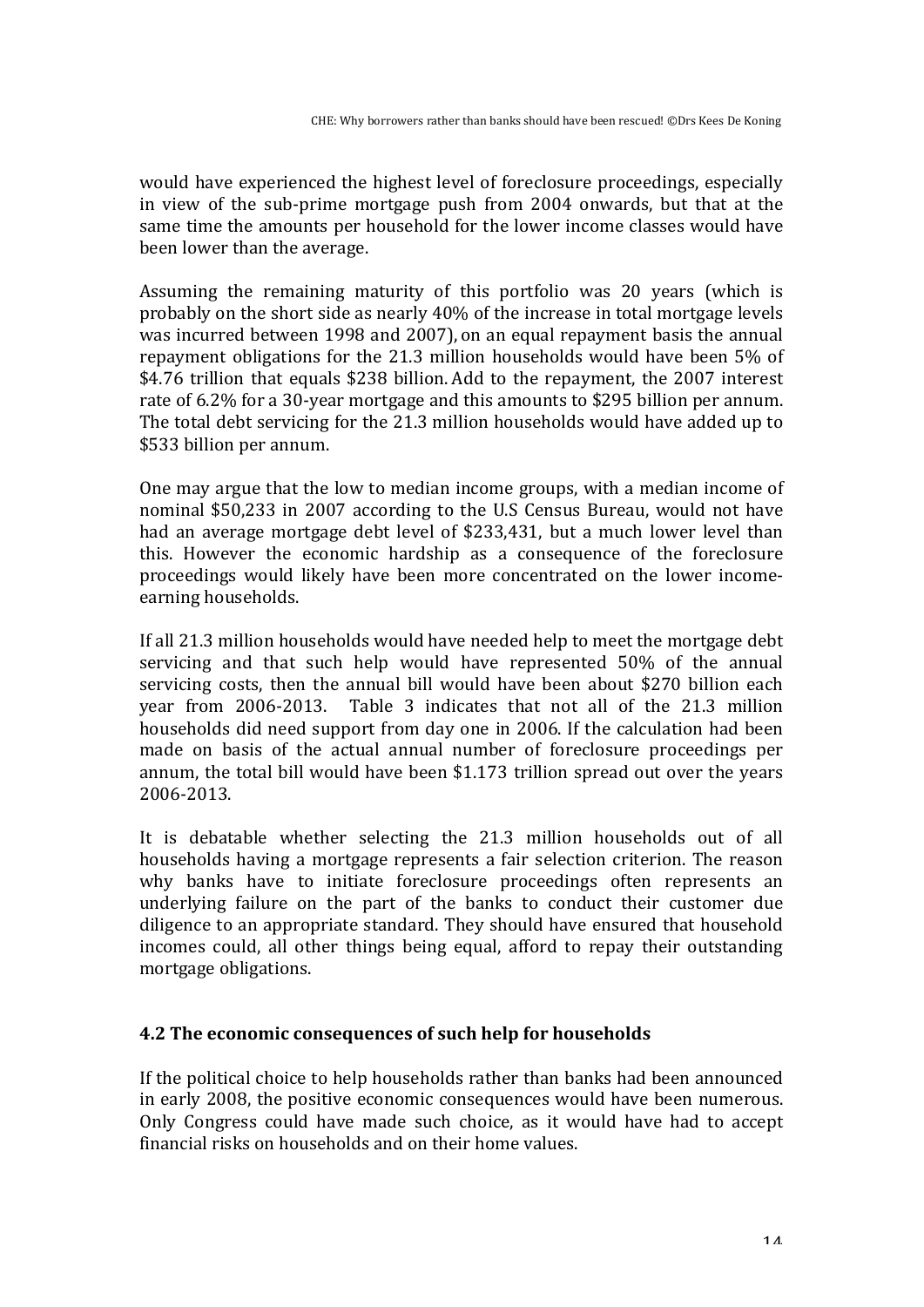The first positive effect would have been that the number of credit defaults on home mortgages would have been very low indeed. This would have had materially positive consequences for the mortgage-backed securities market, as the much-reduced number of defaults would likely not have led to a liquidity crisis for such securities.

Secondly U.S. banks plus Fannie Mae and Freddy Mac, collectively holding the lion share of the total U.S. mortgage portfolio would also have experienced a greatly reduced level of doubtful debtors. Both the liquidity and the solvency risks for these institutions would have been drastically lowered. The number of banking institutions under threat would have been greatly reduced. The rescue of Fannie Mae and Freddy Mac would not have been necessary.

Thirdly the increased ability by mortgage holders to repay their outstanding mortgage debt in an orderly fashion would have helped these households to maintain most of their consumption levels on other goods and services. The economic benefits for the manufacturing and services sectors would be substantial, as the reduction in consumer demand would have been minimalized. The U.S. government in its tax revenues would have greatly benefitted from the improved level of economic activities. With the same token government expenditure levels would have shown a slower growth path. The need for government borrowings would have been drastically cut.

Fourthly house prices would have held up better, as the threat of 5.8 million home repossessions and forced sales of homes would have been greatly diminished. 

Fifthly there would have been a much more limited need for quantitative easing rather than the \$4.2 trillion still outstanding.

Last but not least, the number of job losses would have been less, as economic activity levels would have been maintained at a higher level.

# **4.3 The moral hazard question**

If banks knew in advance that arrangements would be in place which would rescue them from the consequences of excessive risk taking, they might be tempted to take on even more risks: moral hazard. As was the case, nearly all large banks had gambled on a government bailout, as they were perceived to be "too big to fail". The economic consequences of a major bank failure were regarded as unacceptable as many more households and other banks would have seen their assets become worthless.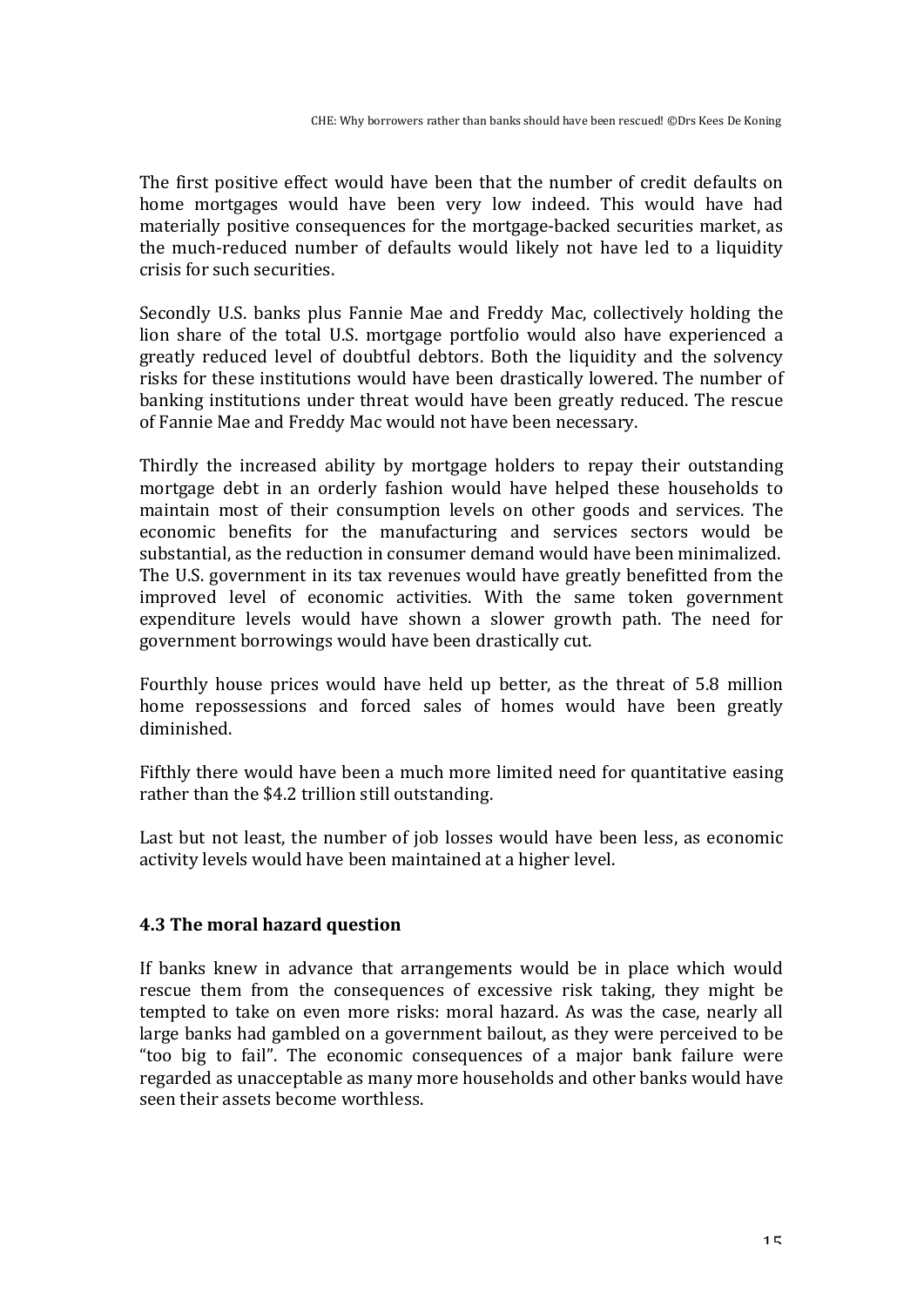If individual mortgage borrowers would know that in case times turn tough, they would be helped, they might also be tempted to borrow more than they could afford, or claim more quickly in stating that they could not afford the debt servicing.

Executing a borrowers' support program should therefore be accompanied by rules that impact both the banking sector and the Collective of Individual Households.

On the banking side the rescue of mortgage borrowers should be predicated on there being an environment of excessive lending. Banks make excessive profits during such a period until the levels of doubtful debtors go up. If a government decides to implement a borrowers' rescue program, banks will stand to generate even more profits, thanks to the improved risk environment. Therefore it is logical that banks are taxed in line with such excess profits, both during the excessive levels of lending as well as during the borrowers rescue program. In a way, the heavy fines regulators have imposed on a number of banks already demonstrate this logic albeit applied in a retrospective fashion.

On the mortgage borrowers side, the fact that they need to be helped should not be a scot-free process. What the government could legislate for is the creation of a "sub-ordinate" type of mortgage. The amount granted to a household would be covered by a subordinate claim on the asset: the home.

# **4.3.1 The "subordinate" mortgage**

The key objective for a program to help borrowers is to ensure that mortgage borrowers can service their outstanding mortgage obligations in a manner that does not curtail their spending levels on other goods and services too severely.

The program may last a number of years, but is certainly for a limited period of time. 

From the moment the government declares that its support program will start to the moment that it declares that there is no need for further support, individual households who face foreclosure proceedings could be supported by getting a temporary interest free loan from the government. The loan could be channeled through the Fed in a process of direct rather than indirect quantitative easing. The loan could be administered by state sponsored enterprises, like Freddy Mac and Fannie Mae, for instance.

As long as the program is effective, individual households may receive loan support payments on an annual, quarterly or monthly basis. The size of the payments may vary according to the income category of the individual households. For instance the lowest income groups may receive 60% of their monthly mortgage debt servicing. Higher income groups may receive a lower percentage.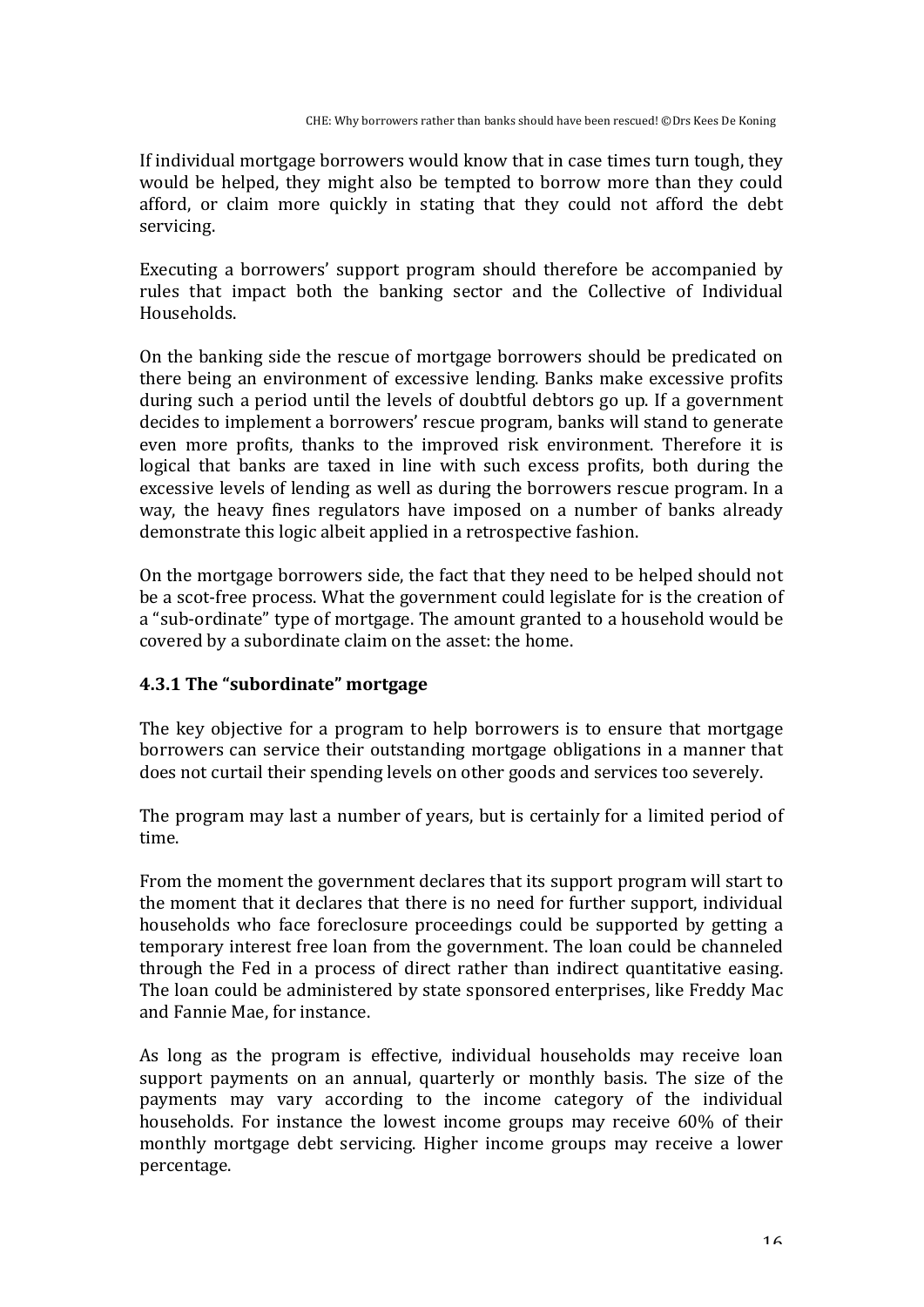As collateral for the government, a "subordinated" claim on the property could be established. Such subordination is subordinate to the existing lender's claim. As the program is meant to stimulate the economy, the borrower will not need to pay any interest or principal amount over the funds provided by the government for as long as the rescue operation is effective. Banks and other financial companies involved in mortgage products should pay the government for taking over some of the risks: a risk premium.

Once the rescue operation is declared closed, payments to the households stop. For the subsequent periods it is suggested that households are not obliged or only to a limited extent to repay principal amounts. Voluntary repayments should always be welcomed. It is also suggested that interest payments will become due at a rate equal to the 10-year funding rate for government debt plus a small administration fee. The ultimate repayment of principal may take place upon the passing away of the owner(s) or earlier if this is the owner's wish. Transfer of mortgage debt from one property to another should be made possible. However any subsequent increase in mortgage amount should have a lower ranking than the government provided loan.

The risks of this program to government finances are relatively small. Against the payout of the \$1.173 trillion over a number of years are the benefits in macro-economic terms of higher consumption and production levels as well as higher employment levels. All these elements will most likely contribute more in tax revenues than the cost of the program. On top of this it is a loan program and not a gift to individual households.

# **4.3.2 Possible moral hazards.**

Once the rescue operation is declared to have started, it might be foreseen that some borrowers may be unduly quick to turn to the government for support.

The adoption of a few constraining factors should be considered. The first one is that the rescue program should not provide more than a fixed percentage of the monthly obligations. The percentage may differ from income class to income class, but it should not eliminate the responsibility of the borrowers to share in the monthly mortgage debt servicing.

Secondly, in the event of excessive applications, an administrative brake may be used, so as to slow the number of loans being granted (which is the type of action which should have been applied to mortgage lending practices especially from 2002-2007).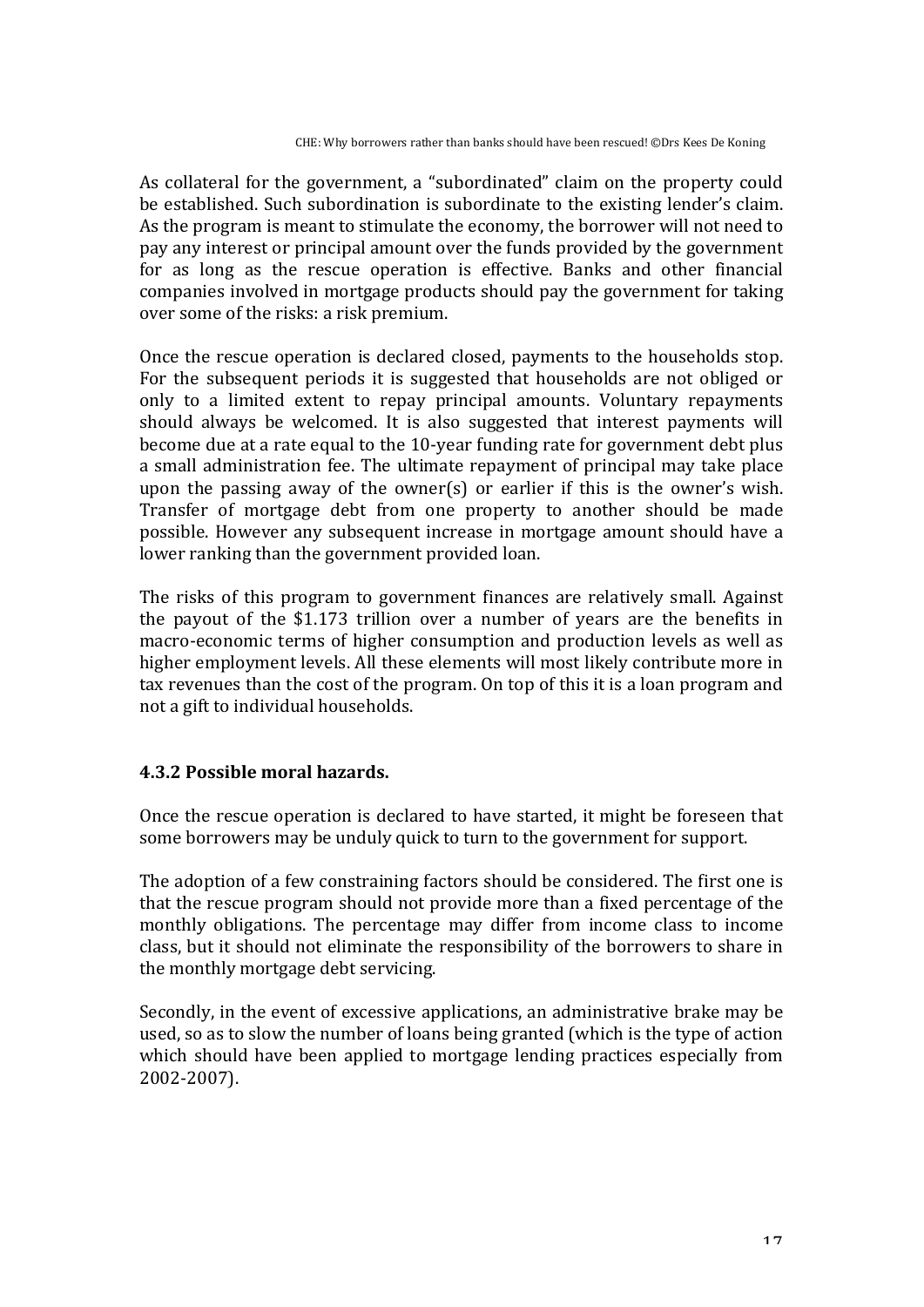#### **5. Some conclusions**

- The 2007-2008 crisis and its aftermath have shown that the Fed did what it could, which is providing the economy with enough liquidity. What the Fed cannot do is to restore solvency, not to banks, not to companies and not to individual households. The housing crisis led to a solvency problem for at least  $45\%$  of all mortgagors over the period 2007-2014. It was up to members of Congress to consider formulating a temporary solvency plan for these households. Under the current economic pressures drafting such plan for future use might well be opportune. The lessons from the past crisis show that such program makes economic sense.
- The introduction of a plan to help individual households to meet their home mortgage obligations in times of stress has many advantages over the methods currently in use.
- The main advantage is that it helps an economy to recover faster and in a more efficient manner than providing short-term liquidity to banks, raising or lowering of base rates and printing money in order to buy up government treasuries and mortgage bonds.
- For instance, in the case of the U.S., it would have avoided most of the \$9 trillion increase in the government debt level over the period 2007-2014. Government debt is a debt to be repaid by all individual households in future years. Helping mortgage debt holders in times of stress reduces government debt accumulation levels for all households.
- Helping mortgage debt holders at times of stress also reduces risks to the banking sector, including Fannie Mae and Freddy Mac. For this reduction in risks banks should be asked to pay a premium to the government in compensation for such transfer of risks.
- Helping mortgage debt holders to overcome short-term cash flow problems helps them to stay in their properties, with all the advantages of avoiding high levels of home repossessions and forced home sales. House prices levels will be less affected.
- Helping mortgage debt holders with their cash flow problems will also allow consumption levels of other goods and services to be less affected. It will help to avoid big spikes in unemployment levels.
- Last but not least helping mortgage debt holders in times of stress also reduces the gap between rich and poor, as the lower income classes are more vulnerable and less capable than the richer classes to overcome short-term cash flow problems.